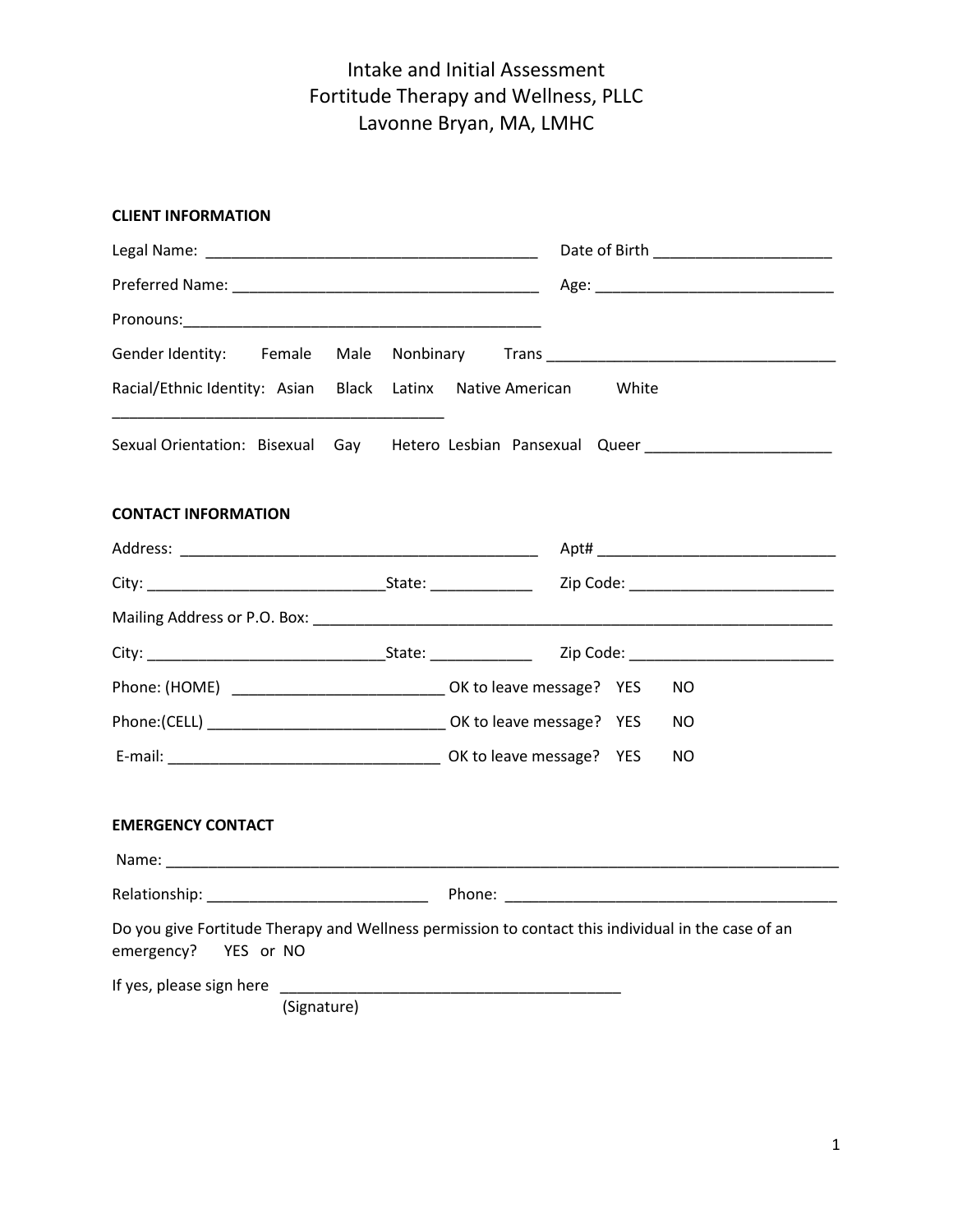| EDUCATION/EMPLOYMENT                                                                                                                                                                                                           |                              |           |          |                                             |
|--------------------------------------------------------------------------------------------------------------------------------------------------------------------------------------------------------------------------------|------------------------------|-----------|----------|---------------------------------------------|
| Highest Level of School Completed: 9 10 11                                                                                                                                                                                     | 12 GED AA BA/BS MA/MS JD/PhD |           |          |                                             |
|                                                                                                                                                                                                                                |                              |           |          |                                             |
|                                                                                                                                                                                                                                |                              |           |          | Hours worked per week _____________________ |
|                                                                                                                                                                                                                                |                              |           |          |                                             |
|                                                                                                                                                                                                                                |                              |           |          |                                             |
| <b>RELATIONAL</b>                                                                                                                                                                                                              |                              |           |          |                                             |
| Relationship status: Single Married                                                                                                                                                                                            | Partnered                    | Separated | Divorced | Widowed                                     |
| Non-Monogamous Polyamorous                                                                                                                                                                                                     |                              |           |          |                                             |
| If married/partnered, how long? _____________                                                                                                                                                                                  |                              |           |          | If separated/divorced, how long? __________ |
| Do you have any children? YES<br>NO.                                                                                                                                                                                           |                              |           |          |                                             |
| If yes, please note ages and names experience and the set of the set of the set of the set of the set of the set of the set of the set of the set of the set of the set of the set of the set of the set of the set of the set |                              |           |          |                                             |
|                                                                                                                                                                                                                                |                              |           |          |                                             |
| <b>MEDICAL INFORMATION</b>                                                                                                                                                                                                     |                              |           |          |                                             |
| Are you currently receiving medical treatment? YES                                                                                                                                                                             | NO.                          |           |          |                                             |
|                                                                                                                                                                                                                                |                              |           |          |                                             |
|                                                                                                                                                                                                                                |                              |           |          |                                             |
| Prescriber's Name: __________________________________                                                                                                                                                                          | Phone: _____________         |           |          |                                             |
| Name of prior Therapist/Clinic (within 3 years): ________________________________                                                                                                                                              |                              |           |          |                                             |
| PRESENTING ISSUES                                                                                                                                                                                                              |                              |           |          |                                             |
| Why are you seeking therapy?                                                                                                                                                                                                   |                              |           |          |                                             |
|                                                                                                                                                                                                                                |                              |           |          |                                             |

\_\_\_\_\_\_\_\_\_\_\_\_\_\_\_\_\_\_\_\_\_\_\_\_\_\_\_\_\_\_\_\_\_\_\_\_\_\_\_\_\_\_\_\_\_\_\_\_\_\_\_\_\_\_\_\_\_\_\_\_\_\_\_\_\_\_\_\_\_\_\_\_\_\_\_\_\_\_\_\_\_\_\_\_\_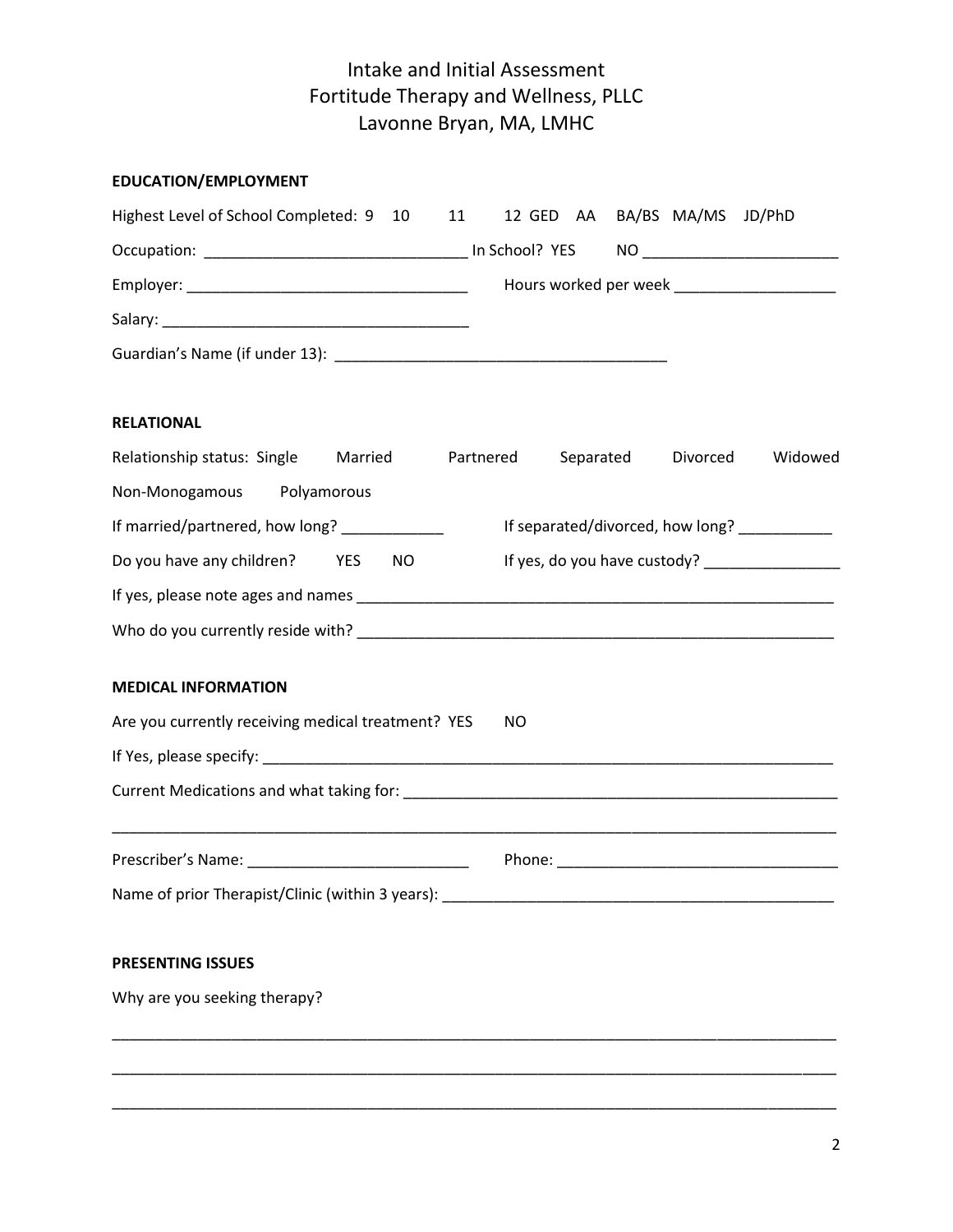\_\_\_\_\_\_\_\_\_\_\_\_\_\_\_\_\_\_\_\_\_\_\_\_\_\_\_\_\_\_\_\_\_\_\_\_\_\_\_\_\_\_\_\_\_\_\_\_\_\_\_\_\_\_\_\_\_\_\_\_\_\_\_\_\_\_\_\_\_\_\_\_\_\_\_\_\_\_\_\_\_\_\_\_\_

What are your concerns or goals for therapy?

How long have you experienced these concerns?

Please check any of the following areas related to current or past experience:

| Addictions                                                                                                                                                                                                                     | Aging                                                                          | Auditory or visual hallucinations |
|--------------------------------------------------------------------------------------------------------------------------------------------------------------------------------------------------------------------------------|--------------------------------------------------------------------------------|-----------------------------------|
| Anger                                                                                                                                                                                                                          | Anxiety                                                                        | <b>Bullying</b>                   |
| Childhood Abuse                                                                                                                                                                                                                | Chronic Pain                                                                   | Coming out issues                 |
| Cultural Identity                                                                                                                                                                                                              | Depression                                                                     | Difficulty focusing               |
| Dissociating                                                                                                                                                                                                                   | Domestic Abuse                                                                 | Drug/Alcohol Abuse                |
| <b>Eating Disorders</b>                                                                                                                                                                                                        | Family issues                                                                  | Fears/Phobias                     |
| Financial issues                                                                                                                                                                                                               | Gender care                                                                    | __ Grief/Loss                     |
| Health problems                                                                                                                                                                                                                | Insomnia                                                                       | <b>Legal Matters</b>              |
| Nightmares                                                                                                                                                                                                                     | Obsessive thoughts                                                             | _ Parenting issues                |
| Past/current trauma                                                                                                                                                                                                            | Postpartum Depression                                                          | Racial/Ethnic oppression          |
| Relationships                                                                                                                                                                                                                  | Religion/Spirituality                                                          | ____ Self harm                    |
| Separation/Divorce                                                                                                                                                                                                             | Sexual Assault                                                                 | ___ Sexual identity               |
| Social Anxiety                                                                                                                                                                                                                 | <b>Stress</b>                                                                  | Suicidal thoughts                 |
| Work problems                                                                                                                                                                                                                  | Negative thought patterns                                                      |                                   |
| Other: when the contract of the contract of the contract of the contract of the contract of the contract of the contract of the contract of the contract of the contract of the contract of the contract of the contract of th |                                                                                |                                   |
|                                                                                                                                                                                                                                |                                                                                |                                   |
|                                                                                                                                                                                                                                | Have you been previously diagnosed with a mental health/psychiatric condition? | <b>YES</b><br><b>NO</b>           |

If Yes, please list: \_\_\_\_\_\_\_\_\_\_\_\_\_\_\_\_\_\_\_\_\_\_\_\_\_\_\_\_\_\_\_\_\_\_\_\_\_\_\_\_\_\_\_\_\_\_\_\_\_\_\_\_\_\_\_\_\_\_\_\_\_\_\_\_\_\_\_\_\_\_\_